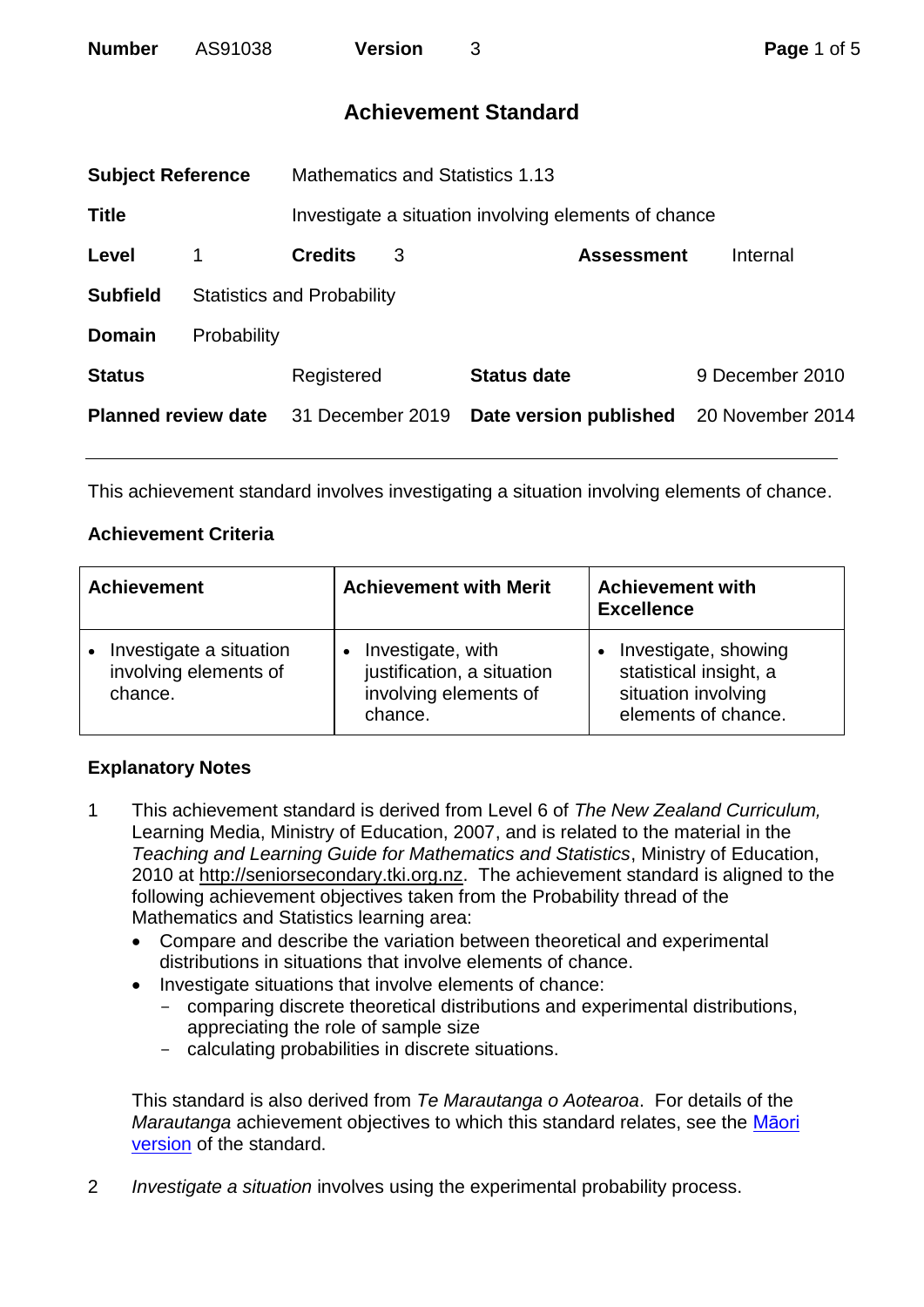*Investigate, with justification* involves linking aspects of the investigation to the situation and making supporting statements which refer to evidence such as summary statistics, probabilities, trends or features of visual displays.

*Investigate, showing statistical insight* involves integrating contextual information and knowledge with an understanding of applications of probability and may involve considering the possible effects of other related variables or factors.

- 3 Students need to be familiar with the process of experimental probability, which involves:
	- posing a question to explore a situation involving elements of chance
	- planning an experiment to explore the situation (discussing and defining the set of possible outcomes and deciding the sample size)
	- gathering data by performing the experiment
	- selecting and using appropriate displays including experimental probability distributions
	- identifying and communicating patterns in the data
	- comparing discrete theoretical distributions and experimental distributions as appropriate
	- communicating findings in a conclusion.
- 4 Conditions of Assessment related to this achievement standard can be found at [http://ncea.tki.org.nz/Resources-for-Internally-Assessed-Achievement-Standards.](http://ncea.tki.org.nz/Resources-for-Internally-Assessed-Achievement-Standards)

### **Quality Assurance**

- 1 Providers and Industry Training Organisations must have been granted consent to assess by NZQA before they can register credits from assessment against achievement standards.
- 2 Organisations with consent to assess and Industry Training Organisations assessing against achievement standards must engage with the moderation system that applies to those achievement standards.

Consent and Moderation Requirements (CMR) reference 0233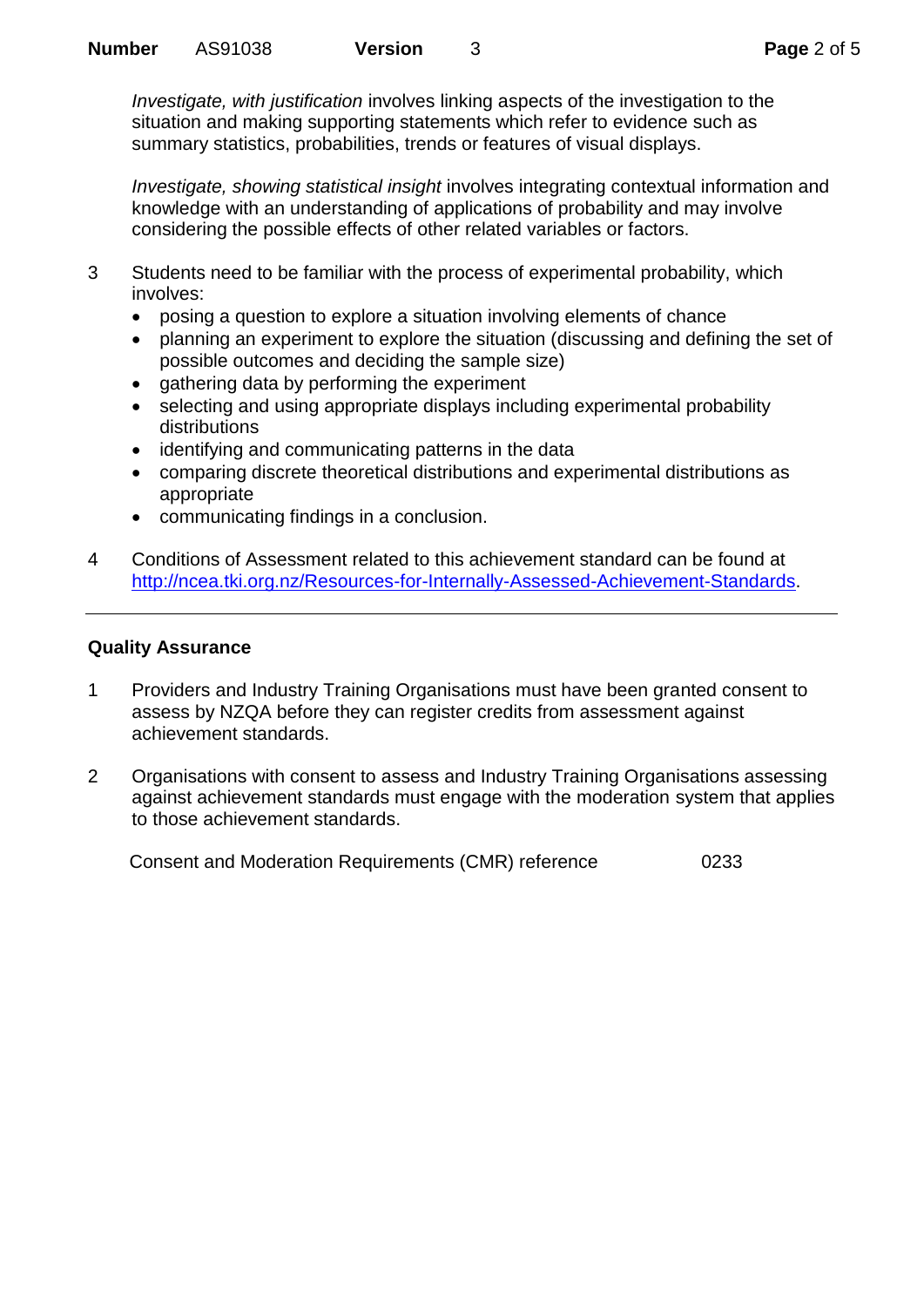<span id="page-2-0"></span>

| Tau | AS91038 | Putanga |
|-----|---------|---------|
|-----|---------|---------|

# **Paerewa Paetae**

| Aronga                 | Pāngarau 1.13 |                              |                 |  |                        |        |
|------------------------|---------------|------------------------------|-----------------|--|------------------------|--------|
| Ingoa                  |               | Te tūhura pūāhua tūponotanga |                 |  |                        |        |
| Kaupae                 | 1             | Whiwhinga                    | 3               |  | Aromatawai             | A-roto |
| Marau akoranga         |               | Te Marautanga o Aotearoa     |                 |  |                        |        |
| Kokonga akoranga       |               | Pāngarau                     |                 |  |                        |        |
| Mana rēhita            |               | Kua rēhitatia                | Te rā i mana ai |  | 9 Hakihea 2010         |        |
| Te rā e arotakengia ai |               | 31 Hakihea 2016              | Te rā i puta ai |  | <b>12 Hakihea 2013</b> |        |
|                        |               |                              |                 |  |                        |        |

### **Te Hononga ki te Marautanga**

I ahu mai tēnei paerewa paetae i te Taumata 6 o Te Marautanga o Aotearoa, i whakaputaina e Te Pou Taki Kōrero i te tau 2008.

### **Whāinga Paetae**

*Te Tauanga, Te Tūponotanga*

- *3 Ka tūhura pūāhua tūponotanga:*
	- *ka whakatairite i ngā tuari tātai me ngā tuari whakamātau, me te aro anō ki te rahi o te tīpako;*
	- *ka tātai tūponotanga i ngā pūāhua e whai wāhi mai ana te raraunga motumotu.*

E hono ana ki te Papa Whakaako mō Pāngarau kei te pae ipurangi nei: [http://tmoa.tki.org.nz/Te-Marautanga-o-Aotearoa/Taumata-Matauranga-a-Motu-Ka-Taea.](http://tmoa.tki.org.nz/Te-Marautanga-o-Aotearoa/Taumata-Matauranga-a-Motu-Ka-Taea)

### **Te Hononga ki** *The New Zealand Curriculum* **(NZC)**

I ahu mai hoki tēnei paerewa paetae i The New Zealand Curriculum. Mō ngā kōrero e pā ana ki ngā whāinga paetae o te NZC e hāngai ana ki tēnei paerewa, tirohia te [putanga reo](#page-0-0)  [Pākehā](#page-0-0) o te paerewa.

### **Te Hononga ki ngā Tikanga Aromatawai**

Kei tēnei pae ipurangi ngā Tikanga Aromatawai mō tēnei paerewa paetae: [http://tmoa.tki.org.nz/Te-Marautanga-o-Aotearoa/Taumata-Matauranga-a-Motu-Ka-Taea.](http://tmoa.tki.org.nz/Te-Marautanga-o-Aotearoa/Taumata-Matauranga-a-Motu-Ka-Taea)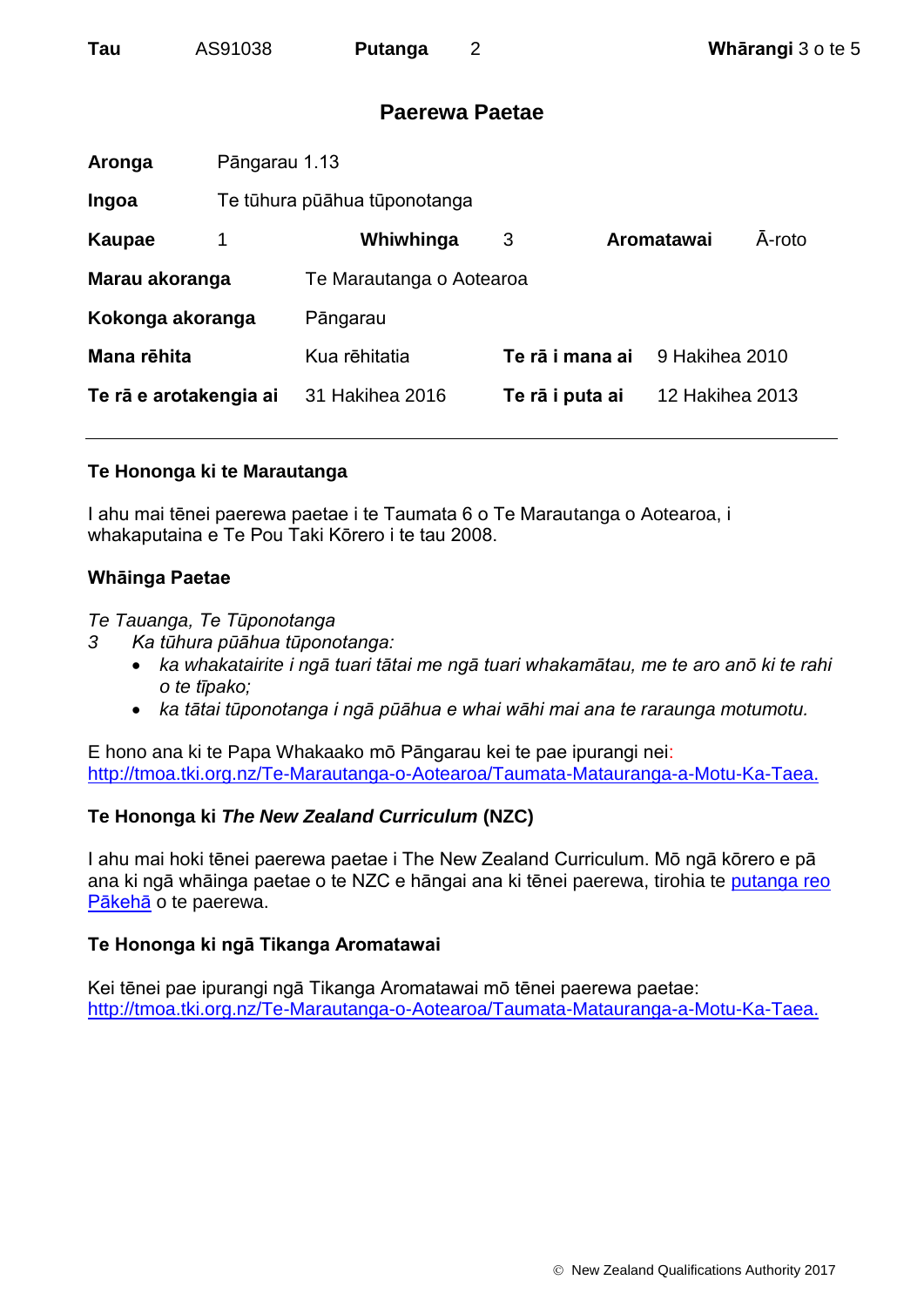# **Paerewa Paetae**

| <b>Paetae</b><br>Te tūhura pūāhua<br>tūponotanga.           | Hei tohu i te paetae:<br>Ka whakamahi i te tukanga whakamātau tūponotanga.                                                                                                                                                                                                                                                                                                                                                    |
|-------------------------------------------------------------|-------------------------------------------------------------------------------------------------------------------------------------------------------------------------------------------------------------------------------------------------------------------------------------------------------------------------------------------------------------------------------------------------------------------------------|
| Kaiaka<br>He kajaka te tūhura<br>pūāhua<br>tūponotanga.     | Hei tohu i te kajaka:<br>Ko te parahau i ngā kōrero me ngā whakakitenga te mea nui.<br>Nō reira, ka kitea ēnei:<br>ka tūhono i ētahi āhuatanga o te tūhuratanga ki te horopaki<br>$\overline{\phantom{m}}$<br>ka whakaputa kōrero taunaki e whai wāhi mai ai ngā<br>$ \,$<br>taunakitanga pērā i ngā tātaitanga tauanga whakarāpopoto,<br>ngā tūponotanga, ngā ia, me ngā āhuatanga kōhure o roto i<br>ngā whakaari raraunga. |
| Kairangi<br>He kairangi te<br>tūhura pūāhua<br>tūponotanga. | Hei tohu i te kairangi:<br>Ko te whakaatu aroā tauanga hōhonu te mea nui. Nō reira, ka<br>kitea ēnei:<br>ka kōtuitui i te mātauranga tūponotanga me te mārama ki te<br>$\overline{\phantom{m}}$<br>horopaki<br>- ka whakaaroaro i te whai wāhi mai o ētahi atu taurangi, o<br>ētahi atu āhuatanga rānei e whai pānga ana.                                                                                                     |

# **Kōrero Āpiti**

Kia taunga te ākonga ki te tukanga whakamātau tūponotanga, arā:

- te whakatakoto pātai tūponotanga hei tūhura
- te whakamahere i tētahi whakamātau tūponotanga hei tūhura i te pūāhua (me te whakawhiti kōrero, te tautohu hoki i ngā putanga katoa e taea ana, me te rahi o te tīpako e tika ana)
- te whakahaere i te whakamātau me te kohikohi i ngā raraunga
- te whiriwhiri me te whakamahi i ngā momo whakaari raraunga, me te whai wāhi anō o te tuari whakamātau tūponotanga
- te tautohu me te whakawhiti kōrero mō ngā tauira e kitea mai ana i ngā raraunga
- te whakatairite tuari tātai motuhake me te tuari whakamātau e hāngai ana
- te whakaputa kōrero mō ngā whakakitenga.

| Kuputaka:                      |                                              |
|--------------------------------|----------------------------------------------|
| kōtuitui                       | integrate, connect                           |
| aroā tauanga hōhonu<br>parahau | statistical insight/understanding<br>justify |

# **Tātari Kounga**

- 1 Me mātua whakamana ngā Kaituku Akoranga me ngā Whakahaere Whakangungu Ahumahi e te Mana Tohu Mātauranga o Aotearoa ka rēhita ai i ngā hua ka puta mai i ngā aromatawai ki ngā paerewa paetae.
- 2 Ko ngā Kaituku Akoranga me ngā Whakahaere Whakangungu Ahumahi kua mana, ā, e aromatawai ana i ā rātou hōtaka ki ngā paerewa paetae, me uru rātou ki ngā pūnaha whakarite e tika ana mō aua paerewa paetae.